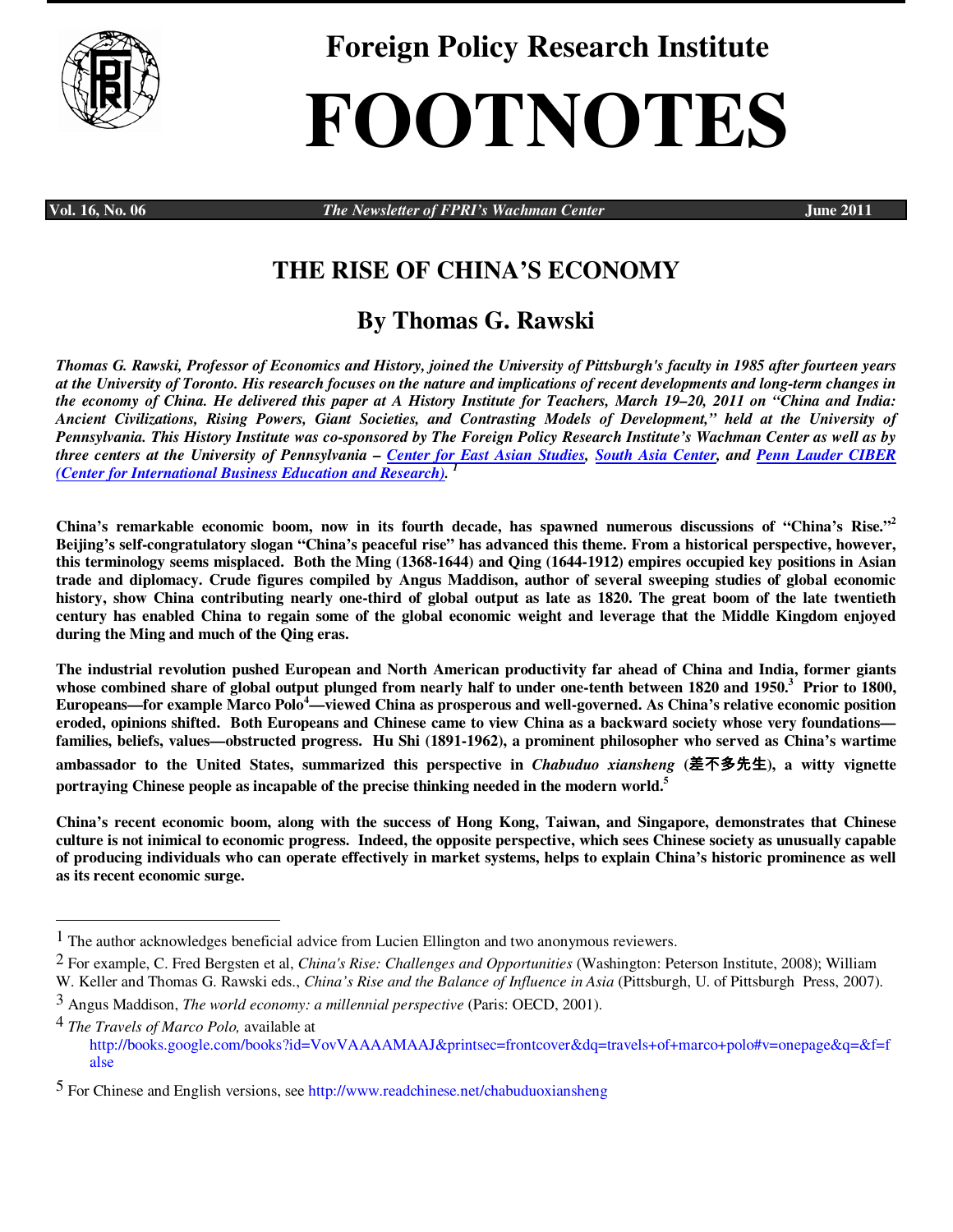**Early work by the late G.W. Skinner (1925-2008), a brilliant and innovative Sinological anthropologist, highlights the economic capabilities of ordinary Chinese before and during the heyday of European imperial expansion. Chinese migrants, many of whom "came to Siam almost straight from the farm," dominated Thailand's domestic and international commerce. Skinner explains this in terms of cultural contrasts. In the "Thai universe," shaped by the ecology of "an underpopulated and fertile land where the requirements for subsistence were […] easily obtained. […] thrift as such was of limited value, and work for its own sake simply senseless." The migrants hailed from a different universe: "the south Chinese peasant lived in a grimly Malthusian setting where thrift and industry were essential for survival." Ideology reinforced this divergence: Chinese struggled for wealth to preserve family and lineage continuity, while Thai norms frowned on "excessive concern for … material advancement." Differences in proverbs tell the story: for the Chinese, "Money can do all things," but for the Thai, "Do not long for more than your own share."<sup>6</sup>**

**Recognizing the strength of entrenched Chinese interests, the British forced the Thai monarch to grant them "equal commercial rights as well as additional privileges" in 1855, benefits that soon extended to "all the major trading states of Europe and America." In 1890, "after thirty-five years of Western free-trading… under privileged conditions," Chinese merchants still controlled nearly two-thirds of Bangkok's trade, more than double that engrossed by the British. In Siam, as in China and Japan, the domestic business of European and American firms was invariably managed by "a Chinese merchant of some wealth, Western training, and standing in the Chinese community." Chinese dominance extended even to the rice trade, "the biggest prize of all in Siam," where "the pioneering Western mills were abandoned or passed into Chinese hands."<sup>7</sup> Chinese economic capabilities originated in Chinese village life. The Ming-Qing era witnessed a rapid expansion of commerce. Rural households attended periodic markets to buy, sell, or barter farm produce, labor services, animals, fodder, handicraft materials and products, household necessities, and loans, sometimes on a daily basis.<sup>8</sup> The reliance of these markets on a complex monetary system that used copper cash for small purchases and silver coin, ingots, and bullion to manage tax payments and wholesale transactions injected the variable exchange rate between copper and silver into the economic lives of all Chinese. Rural markets were highly competitive: poor but energetic individuals could enter the commercial world as middlemen, earning commissions facilitating local transactions.** 

**Written documents occupied an important position in economic life. Arrangements for short- and long-term labor services, for renting, mortgaging or transferring land, for selling, storing, or conveying merchandise, and for marriage, adoption, apprenticeship, and division of family property routinely involved written contracts. The operation of kinship groups, mercantile and native-place associations, crop-watching societies and other private organizations revolved around complex written arrangements. Both men and women (who often brought their own funds into their husbands' households) participated in village-level economic life. Documents also permeated interactions with the state.** 

**These circumstances placed a premium on literacy and numeracy, even for humble villagers. In late Qing, literacy extended to 30-45 percent of males and 2-10 percent of females—high figures when compared with pre-industrial Europe.<sup>9</sup> Age-heaping, the tendency of illiterates to give their age in round numbers (so that more people identify themselves as being 20 years old than 19 or 21), is prominent in many low-income nations, but notably absent in nineteenth-century China.<sup>10</sup>**

**While suffering the low incomes, short life expectancy, and high infant mortality that afflict poor people everywhere, Chinese villagers attained disproportionate levels of entrepreneurial capability, organizational skill and commercial sophistication that often enabled them to out-compete natives of other Asian countries and even Europeans, not just in Shanghai and Bangkok, but across wide swathes of Asia. Colonial authorities in Batavia, Manila, and Singapore found the services of Chinese to be "indispensable."<sup>11</sup> These unusual features did not extend uniformly across China's landscape, but concentrated in regions with the most extensive development of trade. These included the lower reaches of the Yangzi River, which formed the hub of domestic commerce, as well as the southern coastal provinces of Fujian and Guangdong, the source of large-scale overseas migration.<sup>12</sup>** 

**These regional differences persist. Chinese executives report wide regional variation in manufacturing capability: "Managers at a leading maker of auto parts were only able to produce products that were less 'quality demanding' in their inland** 

-

<sup>6</sup> G. W. Skinner, *Chinese Society in Thailand* (Ithaca: Cornell U. Press*,* 1957), *pp*. 97, 92, 93. 95.

<sup>7</sup> Ibid. 102, 105.

<sup>8</sup> G. W. Skinner, *Marketing and Social Structure in Rural China* (Ann Arbor: AAS, 1965).

<sup>9</sup> Evelyn S. Rawski, *Education and Popular Literacy in Ch'ing China,* (Ann Arbor: U. of Michigan Press, 1979), chap. 1.

<sup>10</sup> Joerg Baten et al, "Evolution of living standards and human capital in China in the 18–20th centuries." *Explorations in Economic History*, forthcoming.

<sup>11</sup> Sarasin Viraphol, *Tribute and Profit: Sino-Siamese Trade, 1652-1853* (Cambridge: Harvard Council, 1977), p. 170.

<sup>12</sup> For an architectural example, see http://www.nytimes.com/2009/12/04/world/asia/04taishan.html?emc=eta1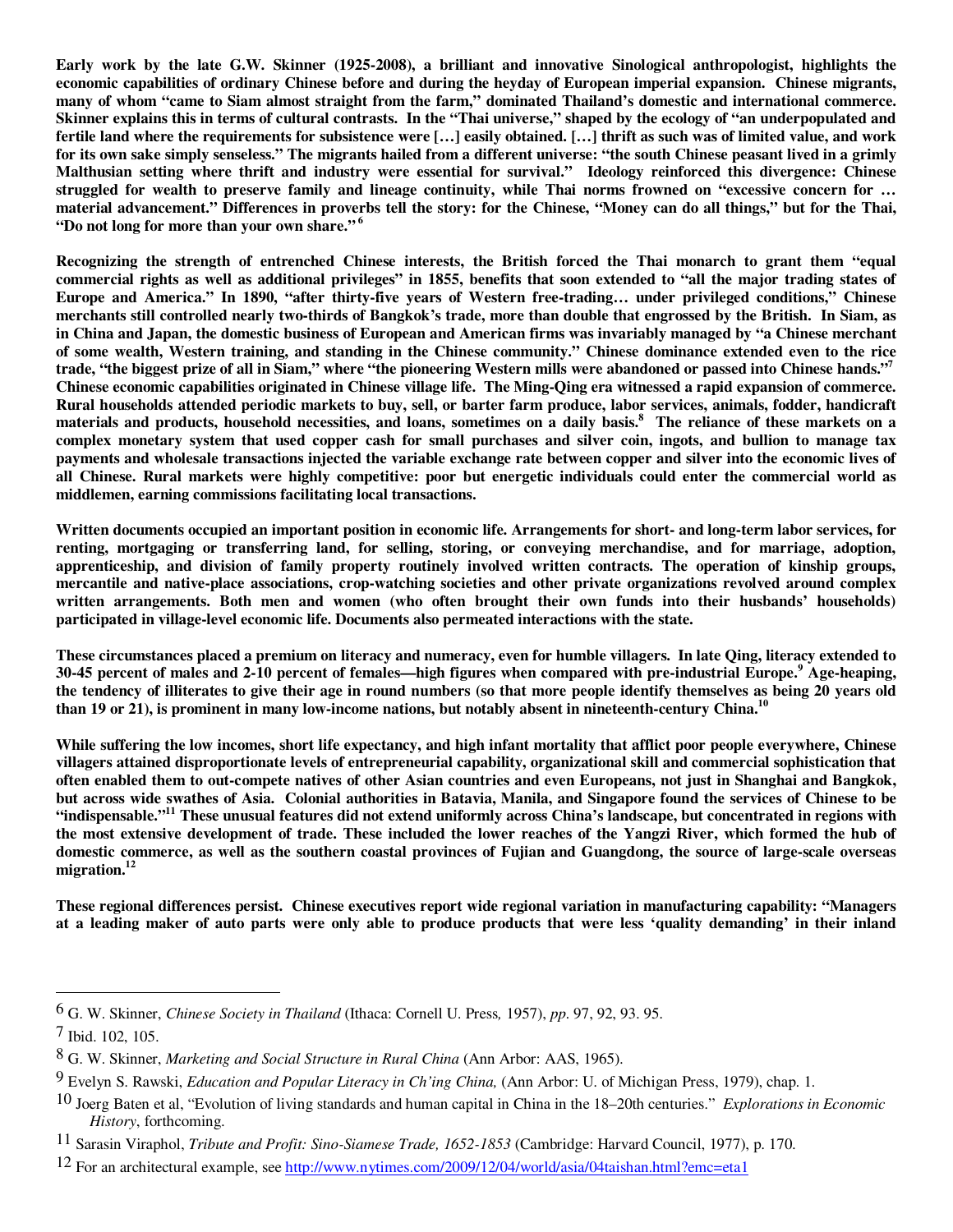**facilities. … [where] efforts to raise standards encounter broader cultural obstacles."<sup>13</sup> Even though massive infrastructure growth has reduced economic distances between inland cities and China's ports, foreign investments cluster along the coast. Speaking in 2008, Commerce Minister Chen Deming emphasized the regional imbalance in commercial expertise, promising to "help set up centers to train business brains in East China for the central region."<sup>14</sup>** 

 **During the nineteenth century, growing pressure by expanding European powers, later joined by the United States and Japan, led to a procession of "unequal treaties" which compelled China to cede territory and authority to avoid open warfare with the militarily superior imperial powers. While the resulting erosion of Chinese sovereignty created a lasting sense of grievance, the economic consequences of the "unequal treaties" were broadly beneficial. The free trade regime imposed under the 1842 Treaty of Nanking lasted nearly a century. Even though free trade imposed costs associated with unrestricted imports of opium,<sup>15</sup> Peter Lindert conjectures that "common folk were among the greatest gainers" from China's growing exports of labor-intensive commodities—tea and silk in the nineteenth century, cotton textiles in the twentieth.<sup>16</sup> Treaty provisions allowing foreigners to reside, trade, and, after 1895, to operate factories in an expanding roster of open ports accelerated the inflow of new technologies and ideas—among them telegraph, steamships, railways, new-style banks, company law, and advertising—that contributed to long-term economic modernization.** 

**Despite these supportive circumstances, sustained growth was slow to arrive. To be sure, the Taiping Rebellion of 1851–1864 inflicted massive damage, turning some prosperous regions into wastelands. But what of the 40-plus years between the suppression of the Taipings and the Qing collapse of 1911? One might expect that the combination of political stability, open and competitive trade, and a government moderately supportive of reform would have kindled substantial economic advance, especially with the extra momentum that recovery from war often provides. But available materials do not encourage this line of thinking. Nor do we have a clear idea of what structures or forces might have limited economic advance during the final Qing decades. The list of possible constraining factors includes the difficulty of building momentum in a large economy and the state's tiny fiscal resources—each quite different in Japan, as well as China's lack of readily accessible coal deposits.<sup>17</sup>**

**Despite domestic political instability and mounting Japanese incursions, the decades between China's 1911 revolution and the outbreak of the Sino-Japanese war in 1937 finally delivered a marked economic upswing. Manufacturing grew steeply, albeit from a tiny base, along with components of the urban economy. These gains spilled into the much larger farm sector, as urban factory growth raised the demand for cotton and wheat, expansion of transport networks enlarged markets for rural products, and banks experimented with retail farm lending. Rising wages in textiles and coal mining, occupations that attracted unskilled rural migrants, and in agriculture itself attest to modest but definite increases in agricultural productivity and incomes, changes that affected the majority of China's vast labor force.<sup>18</sup>** 

**The outbreak of war in 1937, followed by a steeply rising inflationary spiral, imposed a double blow that reversed a quartercentury of economic advance, but not before new institutions had demonstrated their strength by cushioning China's economy against the worst consequences of the global depression that began in 1929. Although large outflows of silver, the foundation of China's pre-war currency system, threatened to tip China's economy into a deflationary downdraft, China's private bankers, operating without the benefit of official regulation or support, persuaded their fellow citizens to increase their reliance on private banknotes and deposits with the result that the money stock actually increased during the 1930s. This contributed to the surprising resiliency of China's economy, and limited the depth and duration of the decline in prices, wages, investment, and output, all of which were far smaller than in many other nations.<sup>19</sup>**

### **PEOPLE'S REPUBLIC OF CHINA ESTABLISHED**

**Following Japan's surrender and the conclusion of the ensuing civil war, leaders of the newly established People's Republic of China faced a poisonous cocktail of runaway inflation, budget deficits, and widespread reluctance to hold currency or bank deposits. These difficulties were quickly resolved despite the added complication of China's October 1950 entry into the Korean War.** 

 $\overline{a}$ 

<sup>13</sup> Loren Brandt and Thomas G. Rawski eds., *China's Great Economic Transformation* (Cambridge: Cambridge U. Press, 2008), p. 625

<sup>14</sup> Gong Zhengzheng, "Central China Urged to Up Ante." *China Daily,* 28 April 2008, p. 2.

 $15$  Carl Trocki warns that "Much of the literature [on opium] is emotional, uninformed, highly prejudiced and intended to persuade rather than to inform" (*Opium, Empire and the Global Political Economy* (London: Routledge, 1999), p. 177).

<sup>16 &</sup>quot;International Economics," in Thomas G. Rawski et al, *Economics and the Historian* (Berkeley: U. of California Press, 1996), p. 229.

<sup>17</sup> On coal, see Kenneth Pomeranz, *The Great Divergence* (Cambridge: Cambridge U. Press, 2000).

<sup>18</sup> Thomas G. Rawski, *Economic Growth in Prewar China* (Berkeley: U. of California Press, 1989), chap. 6.

<sup>19</sup> Ibid, chap. 3.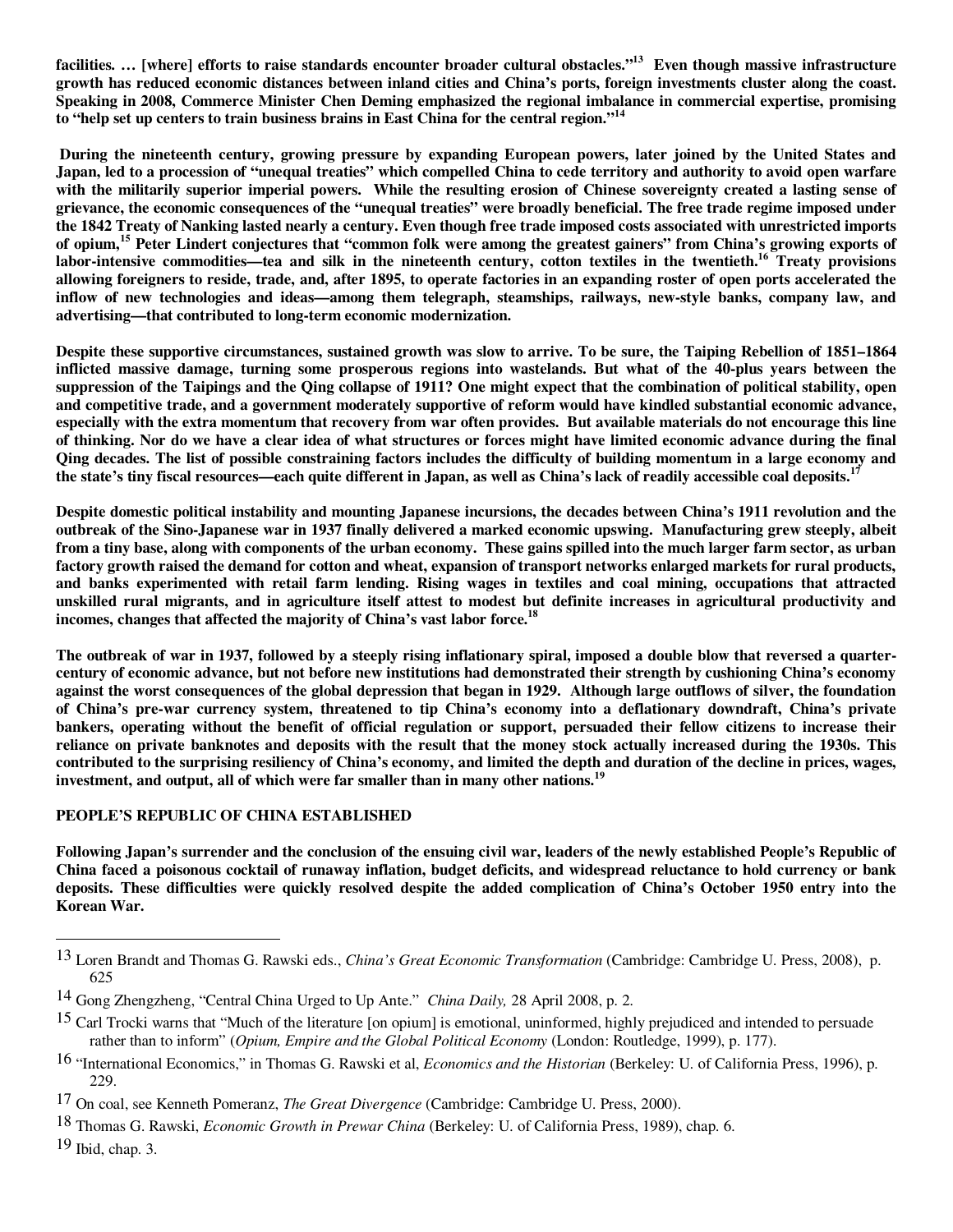**Buoyed by this initial success, China's new leaders redirected their economic efforts toward growth. Their actions reflected the widespread mistrust of private enterprise and international markets common among low-income nations at the time. China's alliance with the Soviet Union and confrontation with the U.S. strengthened the tilt toward planning, public enterprise, and isolation from global markets. The design of China's economic plans followed Soviet example (as did India's): concentrate resources in industries that can ramp up domestic capacity to expand industrial investment. As in the USSR, raising output of "machines to produce machines" became the key goal. This trajectory called for large-scale expansion of steel, electricity, mining, machine-building, and related industries, along with a supportive educational and research infrastructure. Planners viewed higher consumption as a cost—essential (in small quantities) to preserve incentives—rather than a policy objective.** 

**The effort to channel resources toward industrialization posed difficult choices for rural policy. Raising crop purchase prices could increase farm output and incomes, and provide new opportunities for resource transfer, but only if investment in consumer goods and farm equipment sufficed to maintain farmers' incentives. Alternatively, collectivization might enlarge the available surplus farm products without shifting investment away from priority sectors. Farm policy vacillated between these poles until 1958, when Mao Zedong's personal intervention shifted policy decisively toward collectivization. Farmland, tools, livestock, and rural labor were hastily absorbed into large "People's Communes," amid an intense campaign to raise output of grain and steel. This "Great Leap Forward" shattered administrative routines, wasted vast resources, undermined work incentives, and triggered a man-made famine that cost 30 million lives. To make matters worse, growing friction between Beijing and Moscow prompted the USSR to withdraw its technical support, crippling numerous industrial projects.** 

**Soon after economic planners managed to restore some semblance of normal economic functioning, Mao Zedong intervened again to promote another disruptive political movement, the "Cultural Revolution," which began in 1966. Economic costs, although far smaller than during the "Great Leap," were considerable, especially in education, where colleges and schools either shut down or abandoned normal standards for up to ten years.** 

**The death of Mao Zedong in 1976 was widely seen as a turning point for economic policy. People were not satisfied. Despite important economic achievements in growth, industrialization, technology (including nuclear weapons and space exploration), and human development (rising literacy, declining infant mortality, control of infectious diseases), China's socialist system had fallen short in two key dimensions. The commune system failed to solve China's food problem: as one local leader put it "hunger suddenly emerged without warning [in 1959] … For the next twenty years, the problem of hunger was part of our lives."<sup>20</sup> Furthermore, the country lagged far behind the economic achievements of neighbors whom most Chinese viewed as inferior: defeated Japan, colonial Hong Kong, Kuomintang-controlled Taiwan.** 

#### **REFORMS IN THE 1970s**

-

**In reviewing the astonishing outcome of the reforms begun during the late 1970s, it is essential to recall their modest scope. The initial effort included three components. Impoverished localities began to experiment with household farming. Four new Special Economic Zones in the southern coastal provinces of Guangdong and Fujian exposed a sliver of China's isolated economy to international trade and investment. Government-owned urban firms could now retain a modest share of profits as an incentive to "enliven state assets"; revived markets for industrial inputs and products provided an outlet for retained profits.** 

**The agricultural initiatives met with instant success. Farmers raced to abandon collectives and reinstate household cultivation. Massive (and completely unexpected) increases in agricultural production raised farm incomes and improved the diets, energy and productivity of villagers everywhere. Rising farm output swelled exports and curtailed food imports, eliminating longstanding concerns over the availability of food and foreign exchange supplies. The farm boom disgorged new supplies of industrial materials (grain, cotton, sugar, fruit) and revealed vast surpluses of rural labor. Together with rising rural demand and increased access to urban markets and expertise, these changes fuelled an explosive boom in rural industry.** 

**Results of the trade initiatives also dwarfed expectations. Initial prospects seemed limited because the managers of China's special zones, unlike their counterparts in Taiwan or the Philippines, lacked international experience. But the opening of trade zones coincided with growing pressure from higher wages and land prices on the cost of labor-intensive exports originating in Taiwan and Hong Kong. These exporters began to shift operations to the mainland, where the new combination of abundant low-cost labor with the knowledge, skills, and experience of Hong Kong and Taiwanese entrepreneurs generated an export boom that soon launched China from self-imposed isolation into the developing world's largest recipient of foreign investment.** 

**Looking back, it now seems evident that the unexpectedly large payoff to modest reforms in agriculture and trade owed much to the legacy of human capital accumulated within China and among overseas Chinese during the decades and centuries prior** 

<sup>20</sup> Shu-min Huang, *The Spiral Road* (Boulder: Westview Press, 1989), p. 61.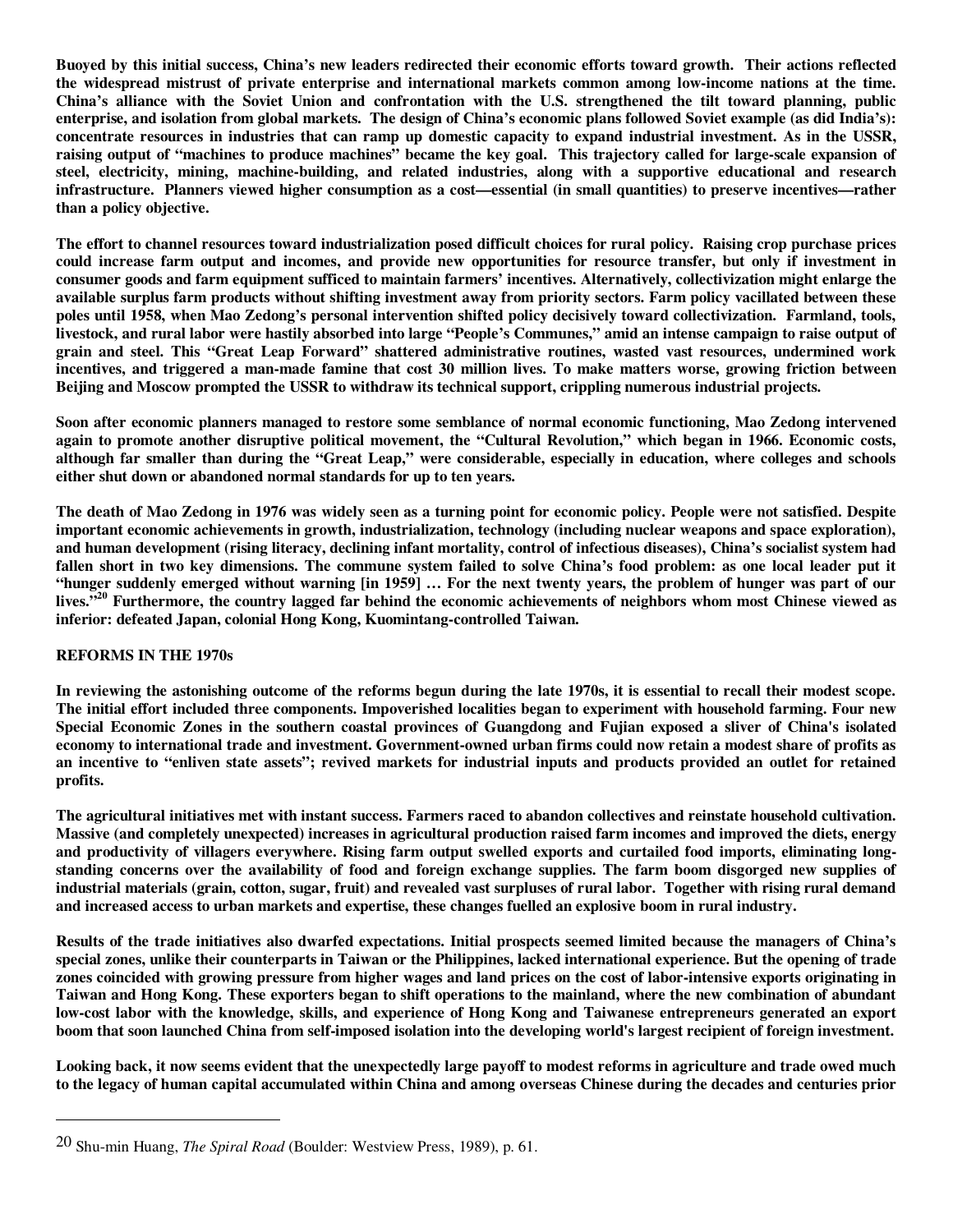**to 1949. While "agricultural projects in East Africa … suffer from a shortage of well-trained African accountants … [who can manipulate] a simple cost-accounting system,"<sup>21</sup> Chinese villagers quickly mastered the complex record-keeping demands of the commune system. Once reform began, the supply of managers and accountants easily accommodated massive expansion of township and village enterprises, which mushroomed to encompass 18.5 million firms with 92.6 million workers and over \$10 billion worth of goods procured for export in 1990.<sup>22</sup>**

**Urban reform turned out to be far more complex. Vast swathes of Chinese manufacturing were creatures of the plan that lacked any market heritage. Furthermore, urban reform cut to the core of Chinese socialism, which, despite its rural background, had long focused its attention on the development of cities and the welfare of urbanites. Chinese leaders entered the reform process with vague notions of improved economic performance rather than clear objectives. At the same time, entrenched party and bureaucratic interests eliminated any possibility of sweeping reform. This turned the transformation of China's urban, industrial economy into a lengthy process that gave birth to the distinctive features of Chinese gradual reform.** 

**With "big bang" reforms of the sort attempted in Russia and Eastern Europe neither feasible nor, in the view of Chinese leaders, desirable, urban reform evolved as a series of policy experiments and initiatives, decentralized responses, and official reactions. At the outset, Deng Xiaoping and his reform-minded colleagues sought to improve outcomes rather than to pursue a clear vision for China's post-reform economy. Because Chinese planning was relatively decentralized, with provincial and local leaders enjoying greater authority and control than in the Soviet Union, central reform initiatives typically focused on enabling measures that broadened the opportunities and choices available to enterprises and lower-level governments. Instead of eliminating price controls, China gradually raised the share of sales transacted at market prices. Rather than privatize, a growing range of firms began to issue shares. Production planning did not vanish, but its span of control gradually diminished.** 

**This open-ended approach invites decentralized reactions that the center cannot fully anticipate or control. Governments at all levels become participants; sometimes even followers, as well as leaders of reform. Reform unfolds as a process replete with interactions among governments, enterprises, workers, and consumers rather than as a sequence of events in which the state imposes decisions on businesses and individuals.** 

#### **UNFORESEEN OUTCOMES**

 $\overline{a}$ 

**The heterogeneous nature of China's pre-reform system meant that the effect of Beijing's reform initiatives was far from uniform. The uneven impact of enabling reforms destabilized outcomes and intensified competition. Competition reduces profits. In socialist China, government agencies and state-owned enterprises, which controlled the bulk of capital assets, suffered mightily. The steep decline in government's share of national product during the 1980s illustrates the importance of unforeseen outcomes. Some enterprises reacted to financial pressures by developing new products, trimming costs, and raising productivity. Others bombarded their official sponsors with claims of "unfair competition" and pleas for financial assistance. Supervisory agencies, short of funds because of the slow growth in their revenues from profits (or taxes on profits), often found it easier to respond with further reform initiatives than with cash.** 

**In this way, Chinese reform created a "virtuous cycle" that enabled myriad small reforms to cumulate into substantial institutional change. Reform expanded competition and created financial pressures that spurred some participants toward innovation, resulting in further intensification of competition. Even when financial pressures resulted in lobbying rather than innovation, the typical response involved further partial reform, which unleashed fresh rounds of competition.** 

**This system produced an odd structure in which the balance between plan and market varied widely for different official agencies, regions, enterprises, and households. Variation allowed participants to weigh their own prospects under each system. As Susan Shirk has shown, the result was a gradual shift of opinion toward preference for market outcomes that culminated in the China's Communist Party's 1993 decision to pursue a "socialist market economy with Chinese characteristics." <sup>23</sup>** 

**Comparison of circumstances in 1993 with the recent past shows that subsequent development has followed the track established by the 1993 decision, under which government was to undertake macroeconomic management, regulation of health, environment etc., and setting strategic priorities for the economy, leaving other decisions to the market. The shift** *from plan to market* **continues: the share of industrial output originating in state-owned or collective firms that are subject to strong official controls plunged from 81.7 to 11.0 percent between 1993 and 2008. The move** *from public to private ownership* **has accelerated, with the share of domestic private firms and firms with offshore investment in industrial production leaping from** 

<sup>21</sup> Uma J. Lele, *The design of rural development: lessons from Africa (*Baltimore: Johns Hopkins U. Press, 1975), pp. 127, 131.

<sup>22</sup> *China Statistical Yearbook 1991- abbreviated below as* CSY (Beijing: China Statistics Press, 1991), pp. 377, 628; David Zweig, *Internationalizing China* (Ithaca: Cornell U. Press, 2002), p. 121.

<sup>23</sup> Susan Shirk, *The Political Logic of Economic Reform in China* (Berkeley: U. of California Press, 1993).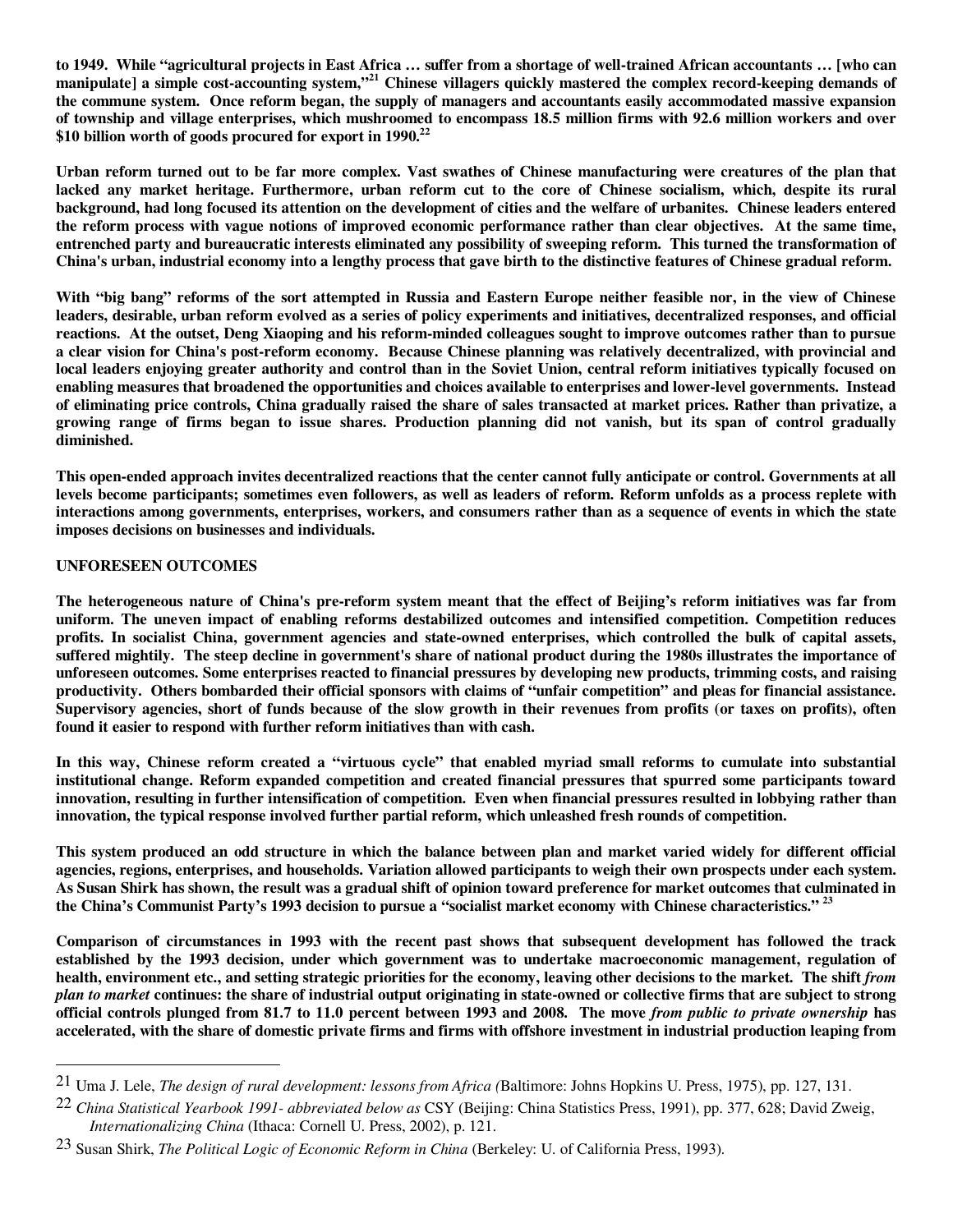**18.5 to 56.4 percent during the same period.<sup>24</sup> Continued movement from isolation toward global involvement is also clear: between 1993 and 2008, annual two-way trade advanced from \$195.7 billion to \$2.56 trillion, China's trade ratio (combined exports and imports as a percentage of GDP) rose from 28 to around 60 percent, incoming foreign direct investment jumped from \$28 to \$92 billion, and China emerged as a substantial source of outbound direct investment, with annual flows rising from \$4.4 billion in 1993 to \$52.1 billion in 2008.<sup>25</sup>** 

**These important structural changes occurred amid a further acceleration of growth that has pushed the leading edge of urban prosperity into new territory, with affluent households now able to afford luxury housing, private automobiles, international travel, and overseas schooling for their children. Strong momentum has enabled China's economy to power through sharp setbacks from the international financial crises of 1998 and 2008/09 as well as the 2003 SARS epidemic.<sup>26</sup>**

#### **REFORM SUCCESS**

**One vital ingredient in China's long-term reform success came from domestic policies that pushed aside major obstacles to improved economic performance by improving incentives and allowing increased entry, competition, mobility, and price flexibility. Although these reforms remain incomplete—private businesses, for example, still confront formidable legal, administrative, and institutional barriers—they created sufficient momentum to overcome the friction and drag linked to a host of less critical inefficiencies associated with price distortions, imperfect markets, and institutional shortcomings (for example in banking, property rights, and corporate governance)—all of which retarded growth and increased its cost without endangering the ongoing boom.** 

**The combination of Chinese land and labor with the capital and expertise of Taiwan and Hong Kong industrialists provided a particularly important boost to exports and employment during the first decade of reform. China's coastal regions used the experience and confidence gained from initial cooperation with Overseas Chinese entrepreneurs to attract rising investment flows from multi-national corporations. Foreign investment has powered China's revival as a great trading nation and contributed to the expansion of Chinese manufacturing capability (for example, in automobiles).** 

#### **CHINA'S FUTURE**

**What of the future? China's economic prospects appear strong. Rapid diffusion of education will further improve its already impressive pool of human resources. Entrepreneurship flourishes despite remaining barriers to the expansion of private business. With public interest in socialist ideology notably absent, China's political elites understand that continued economic growth is essential to maintaining their own power; their focus on development is therefore intense. Manufacturing, the largest and strongest sector of China's economy, seems poised for further upgrading, which will benefit from enlarged flows of college graduates, domestic R&D activity, and new ideas from China's growing portfolio of international investments.** 

**China's efforts to harvest these promising economic opportunities must confront formidable obstacles. Although international media and NGOs tend to exaggerate the dangers arising from environmental and public health hazards as well as tensions linked to ethnic and economic inequalities, these issues pose major challenges, as do corruption and the intertwined problems of unemployment and (especially rural) education. The biggest dangers, however, lie elsewhere.** 

**On the domestic side, a largely unreformed investment mechanism allows government decisionmakers to channel funds from state-owned banks into state-controlled investment projects. This relic of Soviet-style planning holds back the growth of output, productivity, and (especially) employment, extends a long-standing pattern of grotesque seasonal fluctuations, creates mountains of bad loans that increase the risk of financial instability, and truncates expansion prospects for private businesses (which find themselves crowded out of financial markets).** 

**On the international side, global market access, which has made China the greatest beneficiary of globalization, remains essential to China's future prospects. The recent economic crisis shows how quickly disruption of overseas export sales can undercut domestic economic activity (best measured at the moment by electricity use) and employment (Chinese economists reckon that the 2008 crisis caused over 40 million layoffs). Imports of energy, materials, equipment, components, and technology are equally essential. Chinese plans to grapple with a wide range of pressing economic issues routinely anticipate unfettered access to world markets for funds, expertise, and ideas as well as commodities.** 

-

<sup>24</sup> CSY 1994, p. 373; 2009, Table 13.1.

<sup>25</sup> Data from CSY, 1994 and 2009; Penn World Tables; UNCTAD website.

<sup>&</sup>lt;sup>26</sup> Official data conceal the impact of these reversals on overall output. For example, official reports for the fourth quarter of 2008 show electricity output *falling* by 12.1 percent compared to year-earlier results, but claim that GDP *expanded* by 6.8 percent during the same period.